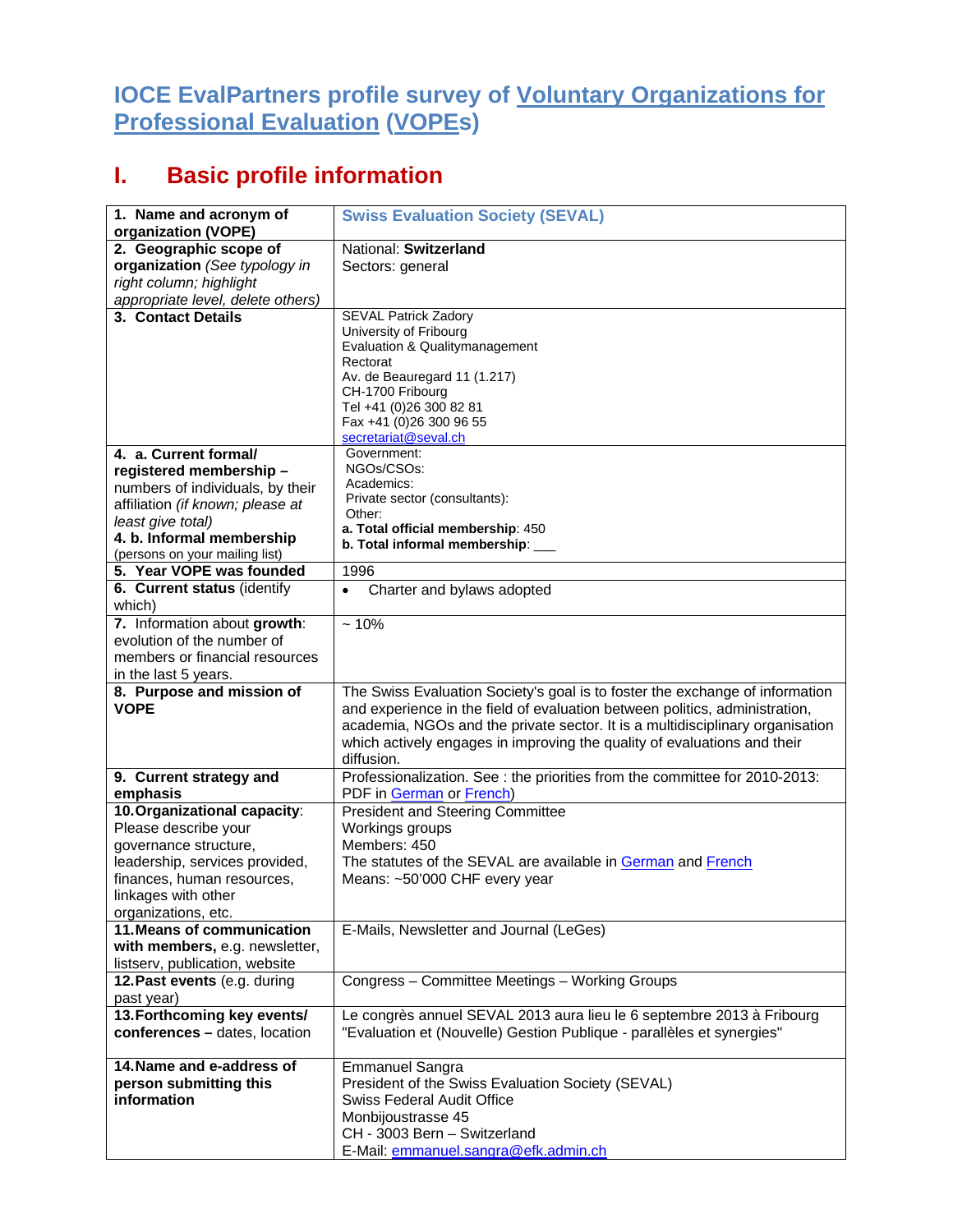|                         | Web: http://www.seval.ch/en/index.cfm |
|-------------------------|---------------------------------------|
| 15. Date of this update | 25.4.2013                             |

## **II. Experience with Evaluation Capacity Building**

| Workings groups<br>(VOPE).<br>Members: 450<br>1.1 Who were/are the key<br>players?<br>1.2 How many members do<br>you have on your governing<br>board/committee?<br>Our standards, our publications, our congresses. The definition of the<br>1.3 What are the main existing<br>competences of Evaluators.<br>strengths that your VOPE is<br>trying to capitalize on?<br>Professionalization<br>1.4 What are the main<br>challenges that your VOPE is<br>trying to address?<br>The SEVAL was founded in 1996. The SEVAL is the result of the National<br>2. Organizational motivation:<br>What were/are the driving<br>Science Foundation sponsored Research Program 27. The goal of this<br>forces of the VOPE and its<br>Research Program was the evaluation and improvement of the effectiveness<br>of public policies<br>historical development?<br>3. Evaluation Capacity<br><b>Building: What has your</b><br>Our standards. The definition of the competences of evaluators.<br>VOPE done to promote<br>evaluation (M&E) capacity?<br>4. Context / target entities:<br>Evaluators<br>More specifically, who are the<br>Commissioners of evaluations<br>persons or institutions your<br>Professors of evaluation<br>organization seeks to<br>Policymakers<br>influence (to strengthen<br>evaluation capacity)? For<br>example:<br>4.1 Technical capacities to<br>supply quality evaluations,<br>partnering with experts,<br>local universities or others<br>to provide training for<br>members, etc.;<br>4.2 Strengthening VOPE<br>organizational capacity<br>itself;<br>4.3 Enhancing the enabling<br>environment for<br>evaluation, including<br>strengthening the demand<br>for and use of evaluations<br>by policy makers;<br>4.4 Influencing governmental<br>policies related to<br>evaluation, evaluation<br>designs and<br>implementation of M&E<br>systems, etc.<br>5. Public accountability: Is<br><b>No</b><br>your VOPE helping to<br>strengthen oversight and<br>transparency of government<br>programs? If so, in what | 1. Background: Please<br>provide a brief history of the<br>formation of this organization | President and steering Committee (9) |
|------------------------------------------------------------------------------------------------------------------------------------------------------------------------------------------------------------------------------------------------------------------------------------------------------------------------------------------------------------------------------------------------------------------------------------------------------------------------------------------------------------------------------------------------------------------------------------------------------------------------------------------------------------------------------------------------------------------------------------------------------------------------------------------------------------------------------------------------------------------------------------------------------------------------------------------------------------------------------------------------------------------------------------------------------------------------------------------------------------------------------------------------------------------------------------------------------------------------------------------------------------------------------------------------------------------------------------------------------------------------------------------------------------------------------------------------------------------------------------------------------------------------------------------------------------------------------------------------------------------------------------------------------------------------------------------------------------------------------------------------------------------------------------------------------------------------------------------------------------------------------------------------------------------------------------------------------------------------------------------------------------------------------------------|-------------------------------------------------------------------------------------------|--------------------------------------|
|                                                                                                                                                                                                                                                                                                                                                                                                                                                                                                                                                                                                                                                                                                                                                                                                                                                                                                                                                                                                                                                                                                                                                                                                                                                                                                                                                                                                                                                                                                                                                                                                                                                                                                                                                                                                                                                                                                                                                                                                                                          |                                                                                           |                                      |
|                                                                                                                                                                                                                                                                                                                                                                                                                                                                                                                                                                                                                                                                                                                                                                                                                                                                                                                                                                                                                                                                                                                                                                                                                                                                                                                                                                                                                                                                                                                                                                                                                                                                                                                                                                                                                                                                                                                                                                                                                                          |                                                                                           |                                      |
|                                                                                                                                                                                                                                                                                                                                                                                                                                                                                                                                                                                                                                                                                                                                                                                                                                                                                                                                                                                                                                                                                                                                                                                                                                                                                                                                                                                                                                                                                                                                                                                                                                                                                                                                                                                                                                                                                                                                                                                                                                          |                                                                                           |                                      |
|                                                                                                                                                                                                                                                                                                                                                                                                                                                                                                                                                                                                                                                                                                                                                                                                                                                                                                                                                                                                                                                                                                                                                                                                                                                                                                                                                                                                                                                                                                                                                                                                                                                                                                                                                                                                                                                                                                                                                                                                                                          |                                                                                           |                                      |
|                                                                                                                                                                                                                                                                                                                                                                                                                                                                                                                                                                                                                                                                                                                                                                                                                                                                                                                                                                                                                                                                                                                                                                                                                                                                                                                                                                                                                                                                                                                                                                                                                                                                                                                                                                                                                                                                                                                                                                                                                                          |                                                                                           |                                      |
|                                                                                                                                                                                                                                                                                                                                                                                                                                                                                                                                                                                                                                                                                                                                                                                                                                                                                                                                                                                                                                                                                                                                                                                                                                                                                                                                                                                                                                                                                                                                                                                                                                                                                                                                                                                                                                                                                                                                                                                                                                          |                                                                                           |                                      |
|                                                                                                                                                                                                                                                                                                                                                                                                                                                                                                                                                                                                                                                                                                                                                                                                                                                                                                                                                                                                                                                                                                                                                                                                                                                                                                                                                                                                                                                                                                                                                                                                                                                                                                                                                                                                                                                                                                                                                                                                                                          |                                                                                           |                                      |
|                                                                                                                                                                                                                                                                                                                                                                                                                                                                                                                                                                                                                                                                                                                                                                                                                                                                                                                                                                                                                                                                                                                                                                                                                                                                                                                                                                                                                                                                                                                                                                                                                                                                                                                                                                                                                                                                                                                                                                                                                                          |                                                                                           |                                      |
|                                                                                                                                                                                                                                                                                                                                                                                                                                                                                                                                                                                                                                                                                                                                                                                                                                                                                                                                                                                                                                                                                                                                                                                                                                                                                                                                                                                                                                                                                                                                                                                                                                                                                                                                                                                                                                                                                                                                                                                                                                          |                                                                                           |                                      |
|                                                                                                                                                                                                                                                                                                                                                                                                                                                                                                                                                                                                                                                                                                                                                                                                                                                                                                                                                                                                                                                                                                                                                                                                                                                                                                                                                                                                                                                                                                                                                                                                                                                                                                                                                                                                                                                                                                                                                                                                                                          |                                                                                           |                                      |
|                                                                                                                                                                                                                                                                                                                                                                                                                                                                                                                                                                                                                                                                                                                                                                                                                                                                                                                                                                                                                                                                                                                                                                                                                                                                                                                                                                                                                                                                                                                                                                                                                                                                                                                                                                                                                                                                                                                                                                                                                                          |                                                                                           |                                      |
|                                                                                                                                                                                                                                                                                                                                                                                                                                                                                                                                                                                                                                                                                                                                                                                                                                                                                                                                                                                                                                                                                                                                                                                                                                                                                                                                                                                                                                                                                                                                                                                                                                                                                                                                                                                                                                                                                                                                                                                                                                          |                                                                                           |                                      |
|                                                                                                                                                                                                                                                                                                                                                                                                                                                                                                                                                                                                                                                                                                                                                                                                                                                                                                                                                                                                                                                                                                                                                                                                                                                                                                                                                                                                                                                                                                                                                                                                                                                                                                                                                                                                                                                                                                                                                                                                                                          |                                                                                           |                                      |
|                                                                                                                                                                                                                                                                                                                                                                                                                                                                                                                                                                                                                                                                                                                                                                                                                                                                                                                                                                                                                                                                                                                                                                                                                                                                                                                                                                                                                                                                                                                                                                                                                                                                                                                                                                                                                                                                                                                                                                                                                                          |                                                                                           |                                      |
|                                                                                                                                                                                                                                                                                                                                                                                                                                                                                                                                                                                                                                                                                                                                                                                                                                                                                                                                                                                                                                                                                                                                                                                                                                                                                                                                                                                                                                                                                                                                                                                                                                                                                                                                                                                                                                                                                                                                                                                                                                          |                                                                                           |                                      |
|                                                                                                                                                                                                                                                                                                                                                                                                                                                                                                                                                                                                                                                                                                                                                                                                                                                                                                                                                                                                                                                                                                                                                                                                                                                                                                                                                                                                                                                                                                                                                                                                                                                                                                                                                                                                                                                                                                                                                                                                                                          |                                                                                           |                                      |
|                                                                                                                                                                                                                                                                                                                                                                                                                                                                                                                                                                                                                                                                                                                                                                                                                                                                                                                                                                                                                                                                                                                                                                                                                                                                                                                                                                                                                                                                                                                                                                                                                                                                                                                                                                                                                                                                                                                                                                                                                                          |                                                                                           |                                      |
|                                                                                                                                                                                                                                                                                                                                                                                                                                                                                                                                                                                                                                                                                                                                                                                                                                                                                                                                                                                                                                                                                                                                                                                                                                                                                                                                                                                                                                                                                                                                                                                                                                                                                                                                                                                                                                                                                                                                                                                                                                          |                                                                                           |                                      |
|                                                                                                                                                                                                                                                                                                                                                                                                                                                                                                                                                                                                                                                                                                                                                                                                                                                                                                                                                                                                                                                                                                                                                                                                                                                                                                                                                                                                                                                                                                                                                                                                                                                                                                                                                                                                                                                                                                                                                                                                                                          |                                                                                           |                                      |
|                                                                                                                                                                                                                                                                                                                                                                                                                                                                                                                                                                                                                                                                                                                                                                                                                                                                                                                                                                                                                                                                                                                                                                                                                                                                                                                                                                                                                                                                                                                                                                                                                                                                                                                                                                                                                                                                                                                                                                                                                                          |                                                                                           |                                      |
|                                                                                                                                                                                                                                                                                                                                                                                                                                                                                                                                                                                                                                                                                                                                                                                                                                                                                                                                                                                                                                                                                                                                                                                                                                                                                                                                                                                                                                                                                                                                                                                                                                                                                                                                                                                                                                                                                                                                                                                                                                          |                                                                                           |                                      |
|                                                                                                                                                                                                                                                                                                                                                                                                                                                                                                                                                                                                                                                                                                                                                                                                                                                                                                                                                                                                                                                                                                                                                                                                                                                                                                                                                                                                                                                                                                                                                                                                                                                                                                                                                                                                                                                                                                                                                                                                                                          |                                                                                           |                                      |
|                                                                                                                                                                                                                                                                                                                                                                                                                                                                                                                                                                                                                                                                                                                                                                                                                                                                                                                                                                                                                                                                                                                                                                                                                                                                                                                                                                                                                                                                                                                                                                                                                                                                                                                                                                                                                                                                                                                                                                                                                                          |                                                                                           |                                      |
|                                                                                                                                                                                                                                                                                                                                                                                                                                                                                                                                                                                                                                                                                                                                                                                                                                                                                                                                                                                                                                                                                                                                                                                                                                                                                                                                                                                                                                                                                                                                                                                                                                                                                                                                                                                                                                                                                                                                                                                                                                          |                                                                                           |                                      |
|                                                                                                                                                                                                                                                                                                                                                                                                                                                                                                                                                                                                                                                                                                                                                                                                                                                                                                                                                                                                                                                                                                                                                                                                                                                                                                                                                                                                                                                                                                                                                                                                                                                                                                                                                                                                                                                                                                                                                                                                                                          |                                                                                           |                                      |
|                                                                                                                                                                                                                                                                                                                                                                                                                                                                                                                                                                                                                                                                                                                                                                                                                                                                                                                                                                                                                                                                                                                                                                                                                                                                                                                                                                                                                                                                                                                                                                                                                                                                                                                                                                                                                                                                                                                                                                                                                                          |                                                                                           |                                      |
|                                                                                                                                                                                                                                                                                                                                                                                                                                                                                                                                                                                                                                                                                                                                                                                                                                                                                                                                                                                                                                                                                                                                                                                                                                                                                                                                                                                                                                                                                                                                                                                                                                                                                                                                                                                                                                                                                                                                                                                                                                          |                                                                                           |                                      |
|                                                                                                                                                                                                                                                                                                                                                                                                                                                                                                                                                                                                                                                                                                                                                                                                                                                                                                                                                                                                                                                                                                                                                                                                                                                                                                                                                                                                                                                                                                                                                                                                                                                                                                                                                                                                                                                                                                                                                                                                                                          |                                                                                           |                                      |
|                                                                                                                                                                                                                                                                                                                                                                                                                                                                                                                                                                                                                                                                                                                                                                                                                                                                                                                                                                                                                                                                                                                                                                                                                                                                                                                                                                                                                                                                                                                                                                                                                                                                                                                                                                                                                                                                                                                                                                                                                                          |                                                                                           |                                      |
|                                                                                                                                                                                                                                                                                                                                                                                                                                                                                                                                                                                                                                                                                                                                                                                                                                                                                                                                                                                                                                                                                                                                                                                                                                                                                                                                                                                                                                                                                                                                                                                                                                                                                                                                                                                                                                                                                                                                                                                                                                          |                                                                                           |                                      |
|                                                                                                                                                                                                                                                                                                                                                                                                                                                                                                                                                                                                                                                                                                                                                                                                                                                                                                                                                                                                                                                                                                                                                                                                                                                                                                                                                                                                                                                                                                                                                                                                                                                                                                                                                                                                                                                                                                                                                                                                                                          |                                                                                           |                                      |
|                                                                                                                                                                                                                                                                                                                                                                                                                                                                                                                                                                                                                                                                                                                                                                                                                                                                                                                                                                                                                                                                                                                                                                                                                                                                                                                                                                                                                                                                                                                                                                                                                                                                                                                                                                                                                                                                                                                                                                                                                                          |                                                                                           |                                      |
|                                                                                                                                                                                                                                                                                                                                                                                                                                                                                                                                                                                                                                                                                                                                                                                                                                                                                                                                                                                                                                                                                                                                                                                                                                                                                                                                                                                                                                                                                                                                                                                                                                                                                                                                                                                                                                                                                                                                                                                                                                          |                                                                                           |                                      |
|                                                                                                                                                                                                                                                                                                                                                                                                                                                                                                                                                                                                                                                                                                                                                                                                                                                                                                                                                                                                                                                                                                                                                                                                                                                                                                                                                                                                                                                                                                                                                                                                                                                                                                                                                                                                                                                                                                                                                                                                                                          |                                                                                           |                                      |
|                                                                                                                                                                                                                                                                                                                                                                                                                                                                                                                                                                                                                                                                                                                                                                                                                                                                                                                                                                                                                                                                                                                                                                                                                                                                                                                                                                                                                                                                                                                                                                                                                                                                                                                                                                                                                                                                                                                                                                                                                                          |                                                                                           |                                      |
|                                                                                                                                                                                                                                                                                                                                                                                                                                                                                                                                                                                                                                                                                                                                                                                                                                                                                                                                                                                                                                                                                                                                                                                                                                                                                                                                                                                                                                                                                                                                                                                                                                                                                                                                                                                                                                                                                                                                                                                                                                          |                                                                                           |                                      |
|                                                                                                                                                                                                                                                                                                                                                                                                                                                                                                                                                                                                                                                                                                                                                                                                                                                                                                                                                                                                                                                                                                                                                                                                                                                                                                                                                                                                                                                                                                                                                                                                                                                                                                                                                                                                                                                                                                                                                                                                                                          |                                                                                           |                                      |
|                                                                                                                                                                                                                                                                                                                                                                                                                                                                                                                                                                                                                                                                                                                                                                                                                                                                                                                                                                                                                                                                                                                                                                                                                                                                                                                                                                                                                                                                                                                                                                                                                                                                                                                                                                                                                                                                                                                                                                                                                                          |                                                                                           |                                      |
|                                                                                                                                                                                                                                                                                                                                                                                                                                                                                                                                                                                                                                                                                                                                                                                                                                                                                                                                                                                                                                                                                                                                                                                                                                                                                                                                                                                                                                                                                                                                                                                                                                                                                                                                                                                                                                                                                                                                                                                                                                          |                                                                                           |                                      |
|                                                                                                                                                                                                                                                                                                                                                                                                                                                                                                                                                                                                                                                                                                                                                                                                                                                                                                                                                                                                                                                                                                                                                                                                                                                                                                                                                                                                                                                                                                                                                                                                                                                                                                                                                                                                                                                                                                                                                                                                                                          |                                                                                           |                                      |
|                                                                                                                                                                                                                                                                                                                                                                                                                                                                                                                                                                                                                                                                                                                                                                                                                                                                                                                                                                                                                                                                                                                                                                                                                                                                                                                                                                                                                                                                                                                                                                                                                                                                                                                                                                                                                                                                                                                                                                                                                                          |                                                                                           |                                      |
|                                                                                                                                                                                                                                                                                                                                                                                                                                                                                                                                                                                                                                                                                                                                                                                                                                                                                                                                                                                                                                                                                                                                                                                                                                                                                                                                                                                                                                                                                                                                                                                                                                                                                                                                                                                                                                                                                                                                                                                                                                          |                                                                                           |                                      |
|                                                                                                                                                                                                                                                                                                                                                                                                                                                                                                                                                                                                                                                                                                                                                                                                                                                                                                                                                                                                                                                                                                                                                                                                                                                                                                                                                                                                                                                                                                                                                                                                                                                                                                                                                                                                                                                                                                                                                                                                                                          |                                                                                           |                                      |
|                                                                                                                                                                                                                                                                                                                                                                                                                                                                                                                                                                                                                                                                                                                                                                                                                                                                                                                                                                                                                                                                                                                                                                                                                                                                                                                                                                                                                                                                                                                                                                                                                                                                                                                                                                                                                                                                                                                                                                                                                                          |                                                                                           |                                      |
|                                                                                                                                                                                                                                                                                                                                                                                                                                                                                                                                                                                                                                                                                                                                                                                                                                                                                                                                                                                                                                                                                                                                                                                                                                                                                                                                                                                                                                                                                                                                                                                                                                                                                                                                                                                                                                                                                                                                                                                                                                          |                                                                                           |                                      |
|                                                                                                                                                                                                                                                                                                                                                                                                                                                                                                                                                                                                                                                                                                                                                                                                                                                                                                                                                                                                                                                                                                                                                                                                                                                                                                                                                                                                                                                                                                                                                                                                                                                                                                                                                                                                                                                                                                                                                                                                                                          | ways? Can you share any                                                                   |                                      |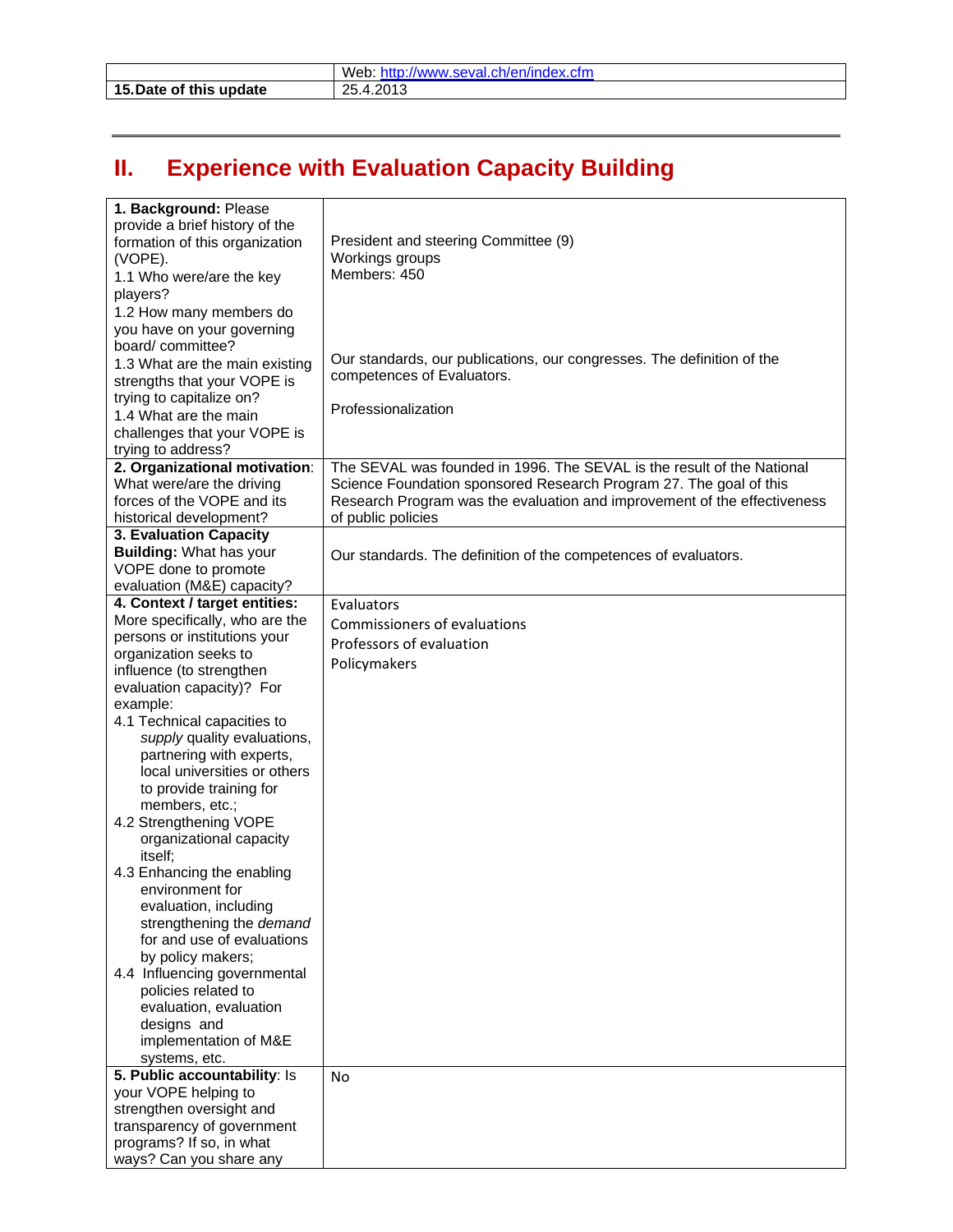| success stories of evaluators                     |                                                                               |
|---------------------------------------------------|-------------------------------------------------------------------------------|
| or others promoting public<br>accountability?     |                                                                               |
| 6. More specifically, what                        | <b>No</b>                                                                     |
| are some of the key themes                        |                                                                               |
| for which you advocate?                           |                                                                               |
| For example, are you                              |                                                                               |
| promoting issues related to                       |                                                                               |
| cultural sensitivity, equity,                     |                                                                               |
| social justice, empowerment,                      |                                                                               |
| transformation, gender,                           |                                                                               |
| environment, poverty? If so,                      |                                                                               |
| please describe or attach                         |                                                                               |
| relevant documents.<br>7. Methods: Experiences in |                                                                               |
| strengthening skills of                           | Organizing conferences and "Methodworkshops"                                  |
| individual members, by (for                       | Ateliers méthodologiques. Une série d'évaluations comportant des aspects      |
| example):                                         | méthodologiques innovants ou dignes d'intérêts sont présentées et discutées   |
| organizing workshops led                          | dans le cadre de ces ateliers. Ces ateliers méthodologiques permettent aux    |
| by local experts;                                 | spécialistes de l'évaluation de partager leurs méthodes, mais aussi           |
| organizing webinars with                          | d'échanger avec les participants. Les mandants peuvent s'inspirer des         |
| international speakers;                           | différentes approches méthodologiques présentées afin de s'en servir dans     |
| designing and delivering e-                       | leurs futurs appels d'offre. Ils peuvent également entrer en contact avec des |
| learning programmes;                              | mandataires jusqu'alors peu ou pas connus. Les participants verront leurs     |
| administering mentoring                           | connaissances méthodologiques consolidées et approfondies. Ce sont les        |
| programmes; etc.                                  | méthodes et non le contenu ou les résultats des évaluations qui sont mis au   |
|                                                   | premier plan. L'atelier méthodologique se déroule sous la forme d'un          |
|                                                   |                                                                               |
|                                                   | échange d'informations informel. Les évaluateurs présentent leur approche     |
|                                                   | en utilisant des slides comme support. Aux 20 minutes de présentation         |
|                                                   | succéderont 25 minutes de discussion. Chaque présentation aura lieu deux      |
|                                                   | fois durant l'après-midi. Les participants peuvent circuler librement d'un    |
|                                                   | atelier à l'autre aussi bien pendant les présentations que pendant les        |
|                                                   | discussions.                                                                  |
| 8. Standards: Has your VOPE                       | Yes see http://www.seval.ch/en/standards/index.cfm                            |
| developed professional                            |                                                                               |
| standards/ethical codes/                          |                                                                               |
| competencies (or adheres to                       |                                                                               |
| those developed by others)?                       |                                                                               |
| If so, please provide<br>documentation.           |                                                                               |
| 9. Job opportunities: Do you                      | Sometimes                                                                     |
| share employment/                                 |                                                                               |
| consultancy opportunities with                    |                                                                               |
| evaluators on your database?                      |                                                                               |